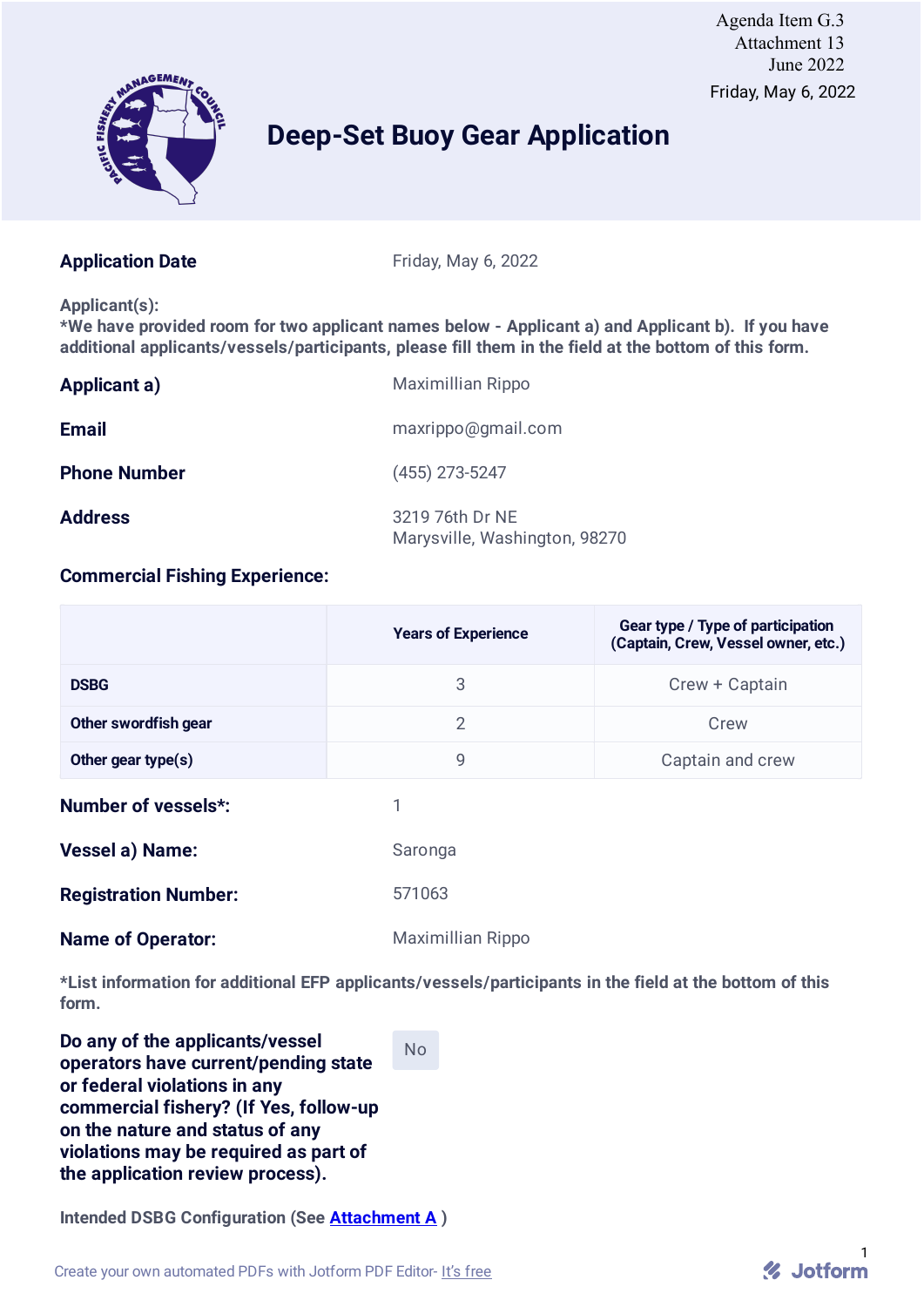

**Describe proposed gear modifications (if any) that differ from the descriptions in Attachment A:** N/A

**Do you intend to target any species other than swordfish? (This does not include other species that get caught incidentally when targeting swordfish)**

No

**If you do plan to use the gear to catch other species, list the species and how the fishing method you plan to use would differ (depth, time of day, season, etc.):**

N/A

### **Fishing Area and Effort:**

|                                                                       | Number of vessels/Vessel names | <b>Estimated fishing effort in number</b><br>of days or sets |
|-----------------------------------------------------------------------|--------------------------------|--------------------------------------------------------------|
| Southern California Bight (Pt.<br>Conception to the U.S.-Mex. Border) |                                | 45                                                           |
| <b>Central California (Point Reyes to</b><br><b>Point Conception)</b> |                                |                                                              |
| Northern California (42 degrees N.<br>latitude to Point Reyes)        |                                |                                                              |
| <b>Oregon (Columbia River to 42)</b><br>degrees N. latitude)          |                                |                                                              |

**Please note that applications to fish outside the Southern California Bight will be looked on more favorably in the review process.**

### **Additional information you think would be helpful in reviewing the application concerning where you plan to fish and the amount of fishing:**

I plan to fish the end of September until fishing slows down.

**Data Gaps: Will your EFP fishing specifically address any of the following data gaps? (See Attachment B for descriptions)**

#### **Reporting Requirements and Observer Coverage:**

- You must maintain a logbook for reporting catch and other operational information (such as time and location of catch) in a format specificed by National Marine Fisheries Service
- Up to 100% observer coverage may be required on your EFP fishing trips
- Data gathered as part of the EFP will be publicly available

**I acknowledge the above conditions, and verify that I am willing and able to cover the cost of any level of observer coverage required under permit terms and conditions.**

Yes